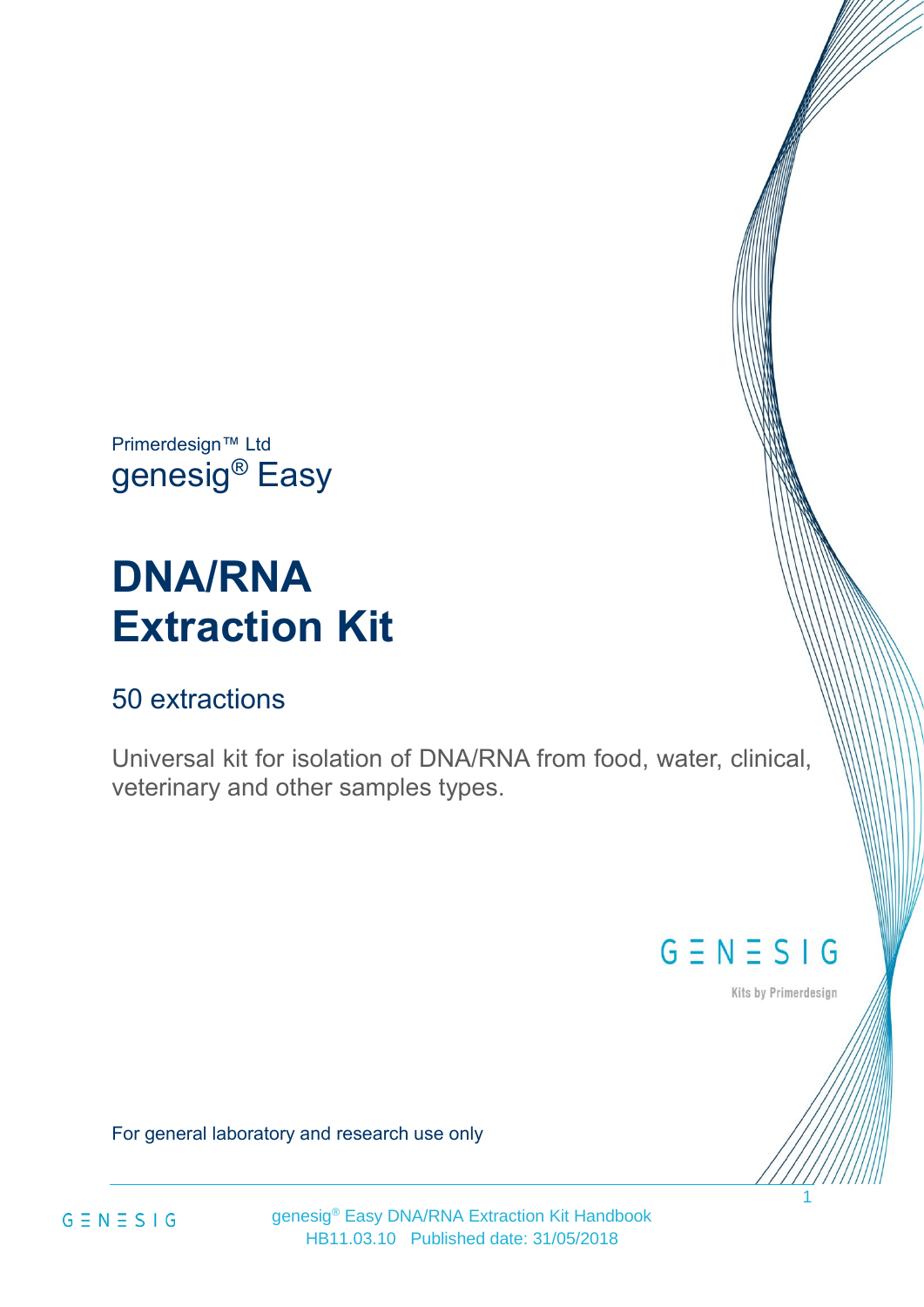## **Table of contents**

| 1. Quick guide                                                                                               | 3               |
|--------------------------------------------------------------------------------------------------------------|-----------------|
| 1.1 Quick guide – First steps when you open a new kit                                                        | 3               |
| 1.2 Quick guide - Sample prep                                                                                | 5               |
| 1.3 Quick guide – How to magnetise                                                                           | $6\phantom{1}6$ |
| 1.4 Quick guide - DNA/RNA extraction                                                                         | $\overline{7}$  |
| 2. Components                                                                                                | 8               |
| 2.1 Kit contents                                                                                             | 8               |
| 3. Product information                                                                                       | 9               |
| 3.1 The basic principle                                                                                      | 9               |
| 3.2 Kit specifications                                                                                       | 9               |
| 3.3 Handling of beads                                                                                        | 9               |
| 3.4 Elution procedures                                                                                       | 10              |
| 4. Storage conditions and preparation of working solutions                                                   | 11              |
| <b>5. Protocols</b>                                                                                          | 12              |
| 5.1 Preparation of sample materials                                                                          | 12              |
| 5.2 Universal kit for isolation of DNA/RNA from food, water, clinical, veterinary and<br>other samples types | 13              |
| 6. Using alternative magnetic systems                                                                        | 16              |
| 6.1 Using alternative magnetic separation systems                                                            | 16              |
| 6.2 Adjusting the shaker settings                                                                            | 16              |
| <b>7. Safety instructions</b>                                                                                | 17              |
| 7.1 GHS classification                                                                                       | 17              |
| 8. Appendix                                                                                                  | 19              |
| 8.1 Troubleshooting                                                                                          | 19              |
| 8.2 Ordering information                                                                                     | 20              |
| 8.3 Product use restriction/warranty                                                                         | 20              |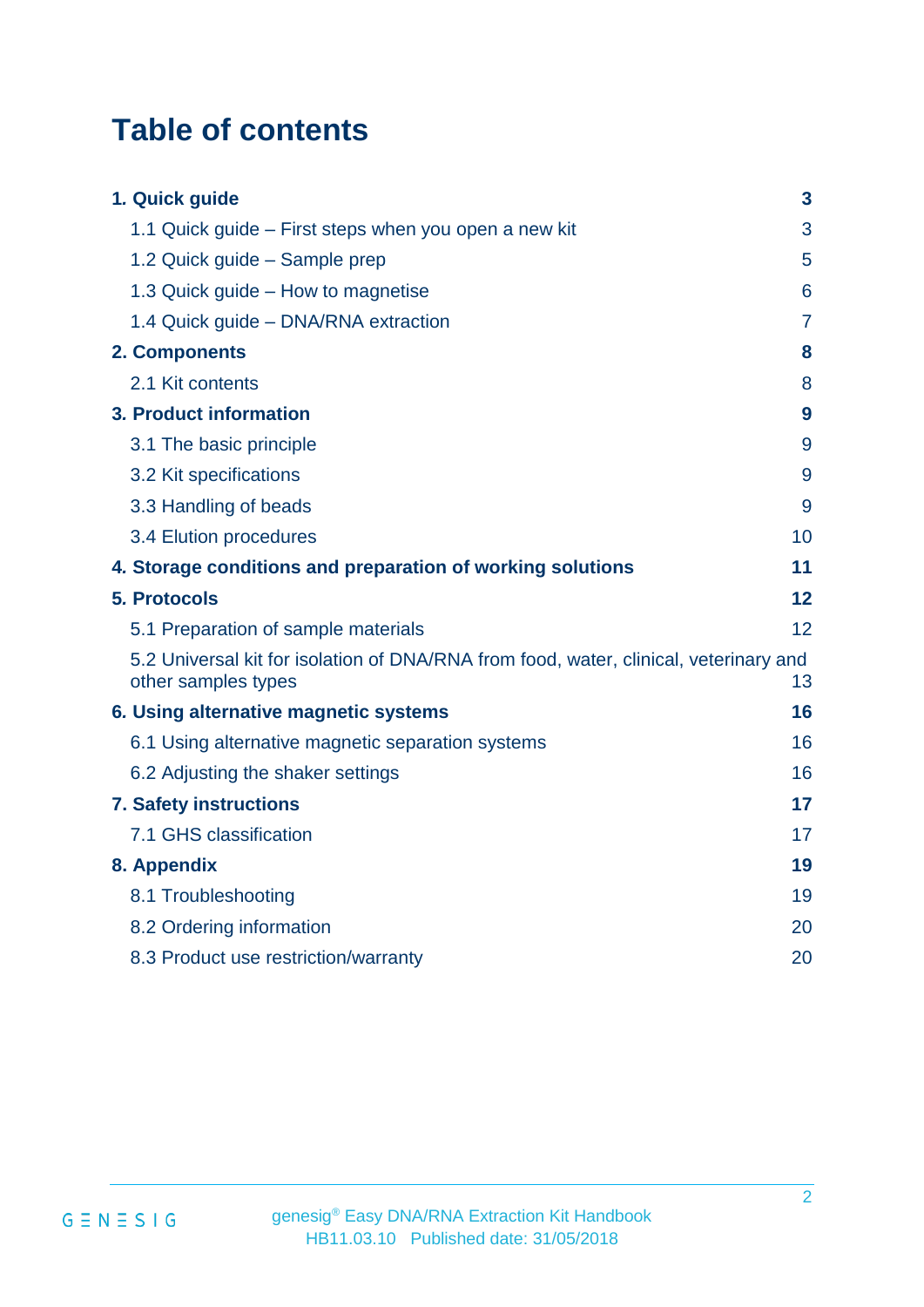## <span id="page-2-0"></span>**1. Quick guide**

#### <span id="page-2-1"></span>**1.1 Quick guide – First steps when you open a new kit**

Upon opening a new genesig® Easy DNA/RNA extraction kit, a couple of components need to be mixed to make them ready to use.



#### Top tip

Give tube No.3a a vigorous shake to resuspend the beads before transferring the entire contents in to bottle No.3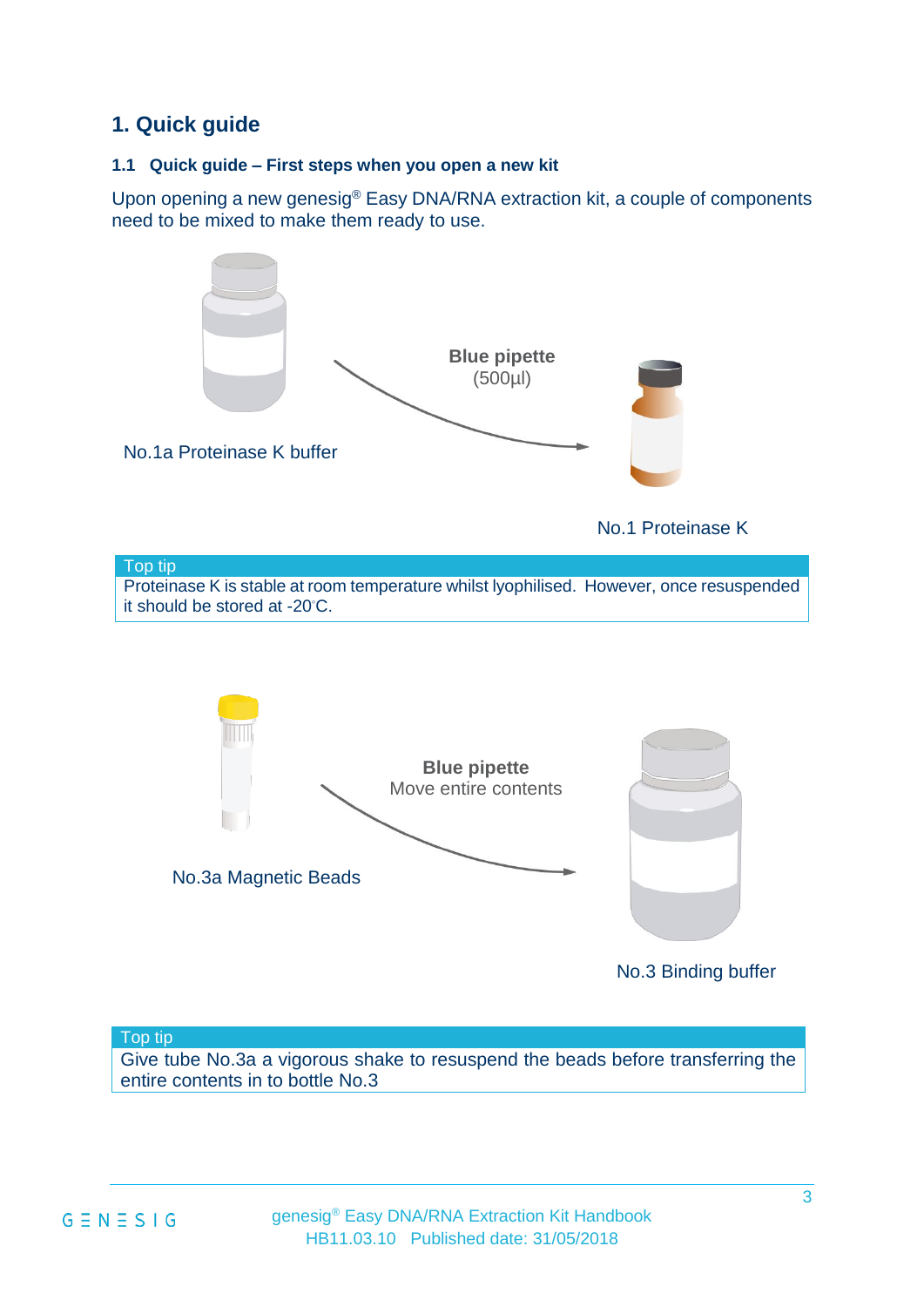Please note, if you are using the genesig® Easy DNA/RNA plant extraction kit, the product does not contain the components below.



Top tip

Once the Carrier RNA has been resuspended, dispense into aliquots and store at -20°C. We recommend dispensing between 20µl-40µl per aliquot. Use the red pipette to transfer 20µl (2 x red pipette) or 40µl (4 x red pipette) into aliquots.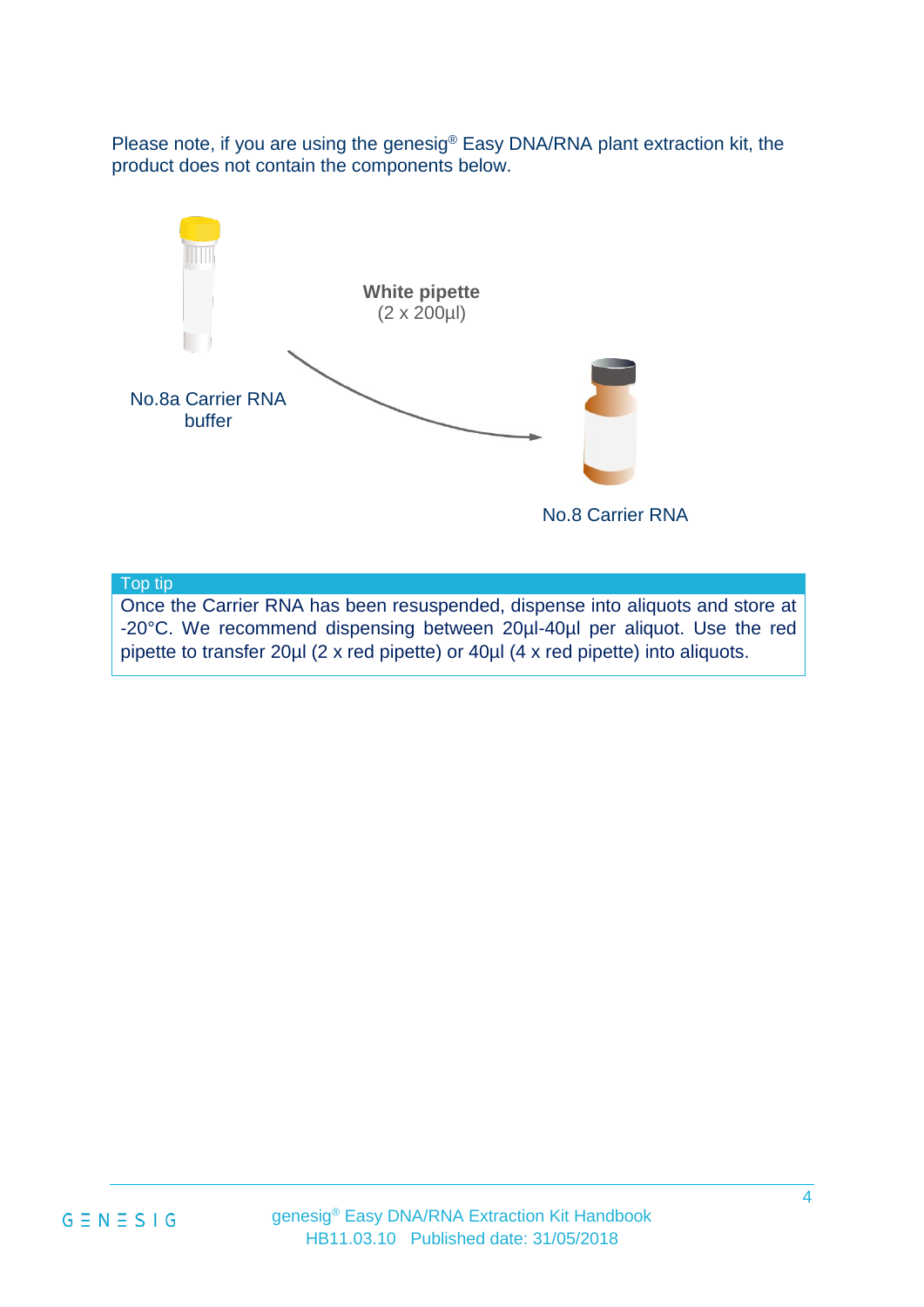#### <span id="page-4-0"></span>**1.2 Quick guide – sample prep**

Depending on your sample type you may need to perform a simple sample prep step to prepare for DNA/RNA extraction.

|  |  | <b>Meat/Food (for species testing) and genesig Easy plant extractions</b> |
|--|--|---------------------------------------------------------------------------|
|  |  |                                                                           |
|  |  |                                                                           |

Combine:

- Approximately 10-20mg of homogenised tissue (a match head in size)
	- 500µl (Blue pipette) Sample Prep Solution Mix well with pipette Let large pieces settle out Use clear top layer of liquid as sample for DNA/RNA extraction

#### **Tissue extractions (for target detection testing)**

Sample prep and lysis stage are performed together. Combine:

- Approximately 10-20mg of homogenised tissue (a match head in size)
- 200µl (White pipette) Sample Prep Solution Then follow step 1 of DNA/RNA extraction Transfer liquid to a fresh tube Then continue extraction from step 2

#### **Blood/Serum/Plasma/Other liquids (excluding oils)**

No sample prep required. Add sample direct to step 1 of DNA/RNA extraction.

**NB: This kit is not compatible with blood collection tubes containing Heparin/Sodium heparin**

#### **Dry Swab Samples**

• Shake swab in 500ul (Blue pipette) Sample Prep Solution Wait 10-30 minutes Squeeze out the swab Discard swab Add prepared sample to Step1 of DNA/RNA extraction

#### **Faeces/Soil**

#### Combine:

- Approximately 10-20mg of faeces/soil (a match head in size) or 200µl (White pipette) if using liquid faeces.
- 500µl (Blue pipette) Sample Prep Solution Mix well with pipette Leave to settle out Use clear top layer of liquid for DNA/RNA extraction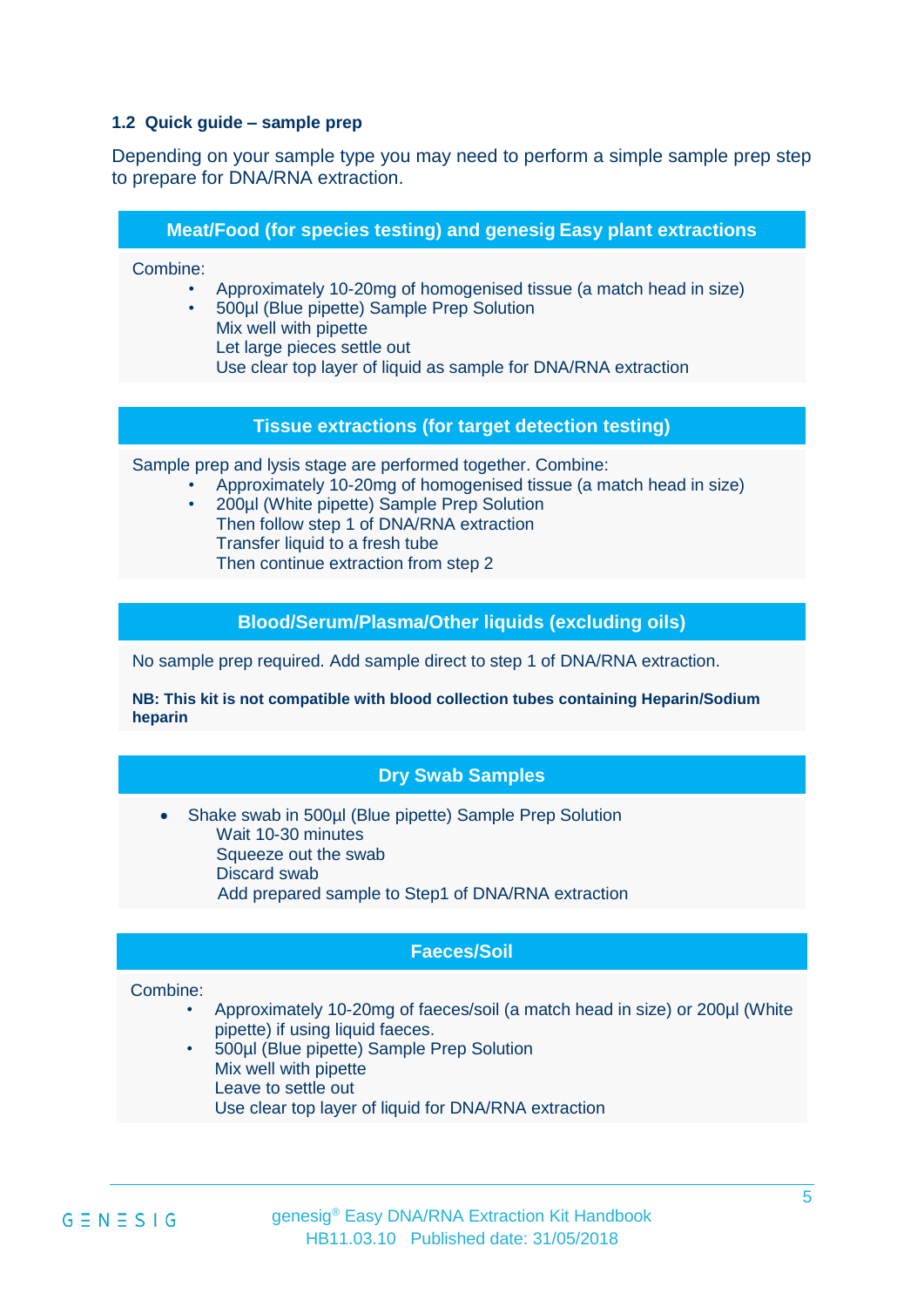If you are concerned that your sample doesn't fall within one of the above categories, is a highly processed or high-fat content sample then please contact us at [enquiry@primerdesign.co.uk](mailto:enquiry@primerdesign.co.uk) for advice on sample preparation.

#### <span id="page-5-0"></span>**1.3 Quick guide – How to magnetise**

The genesig Easy DNA/RNA extraction kit uses minute magnetic beads to bind to the DNA/RNA in your sample. A magnet is then used to pull the beads out of solution, so the DNA/RNA can be separated with ease.

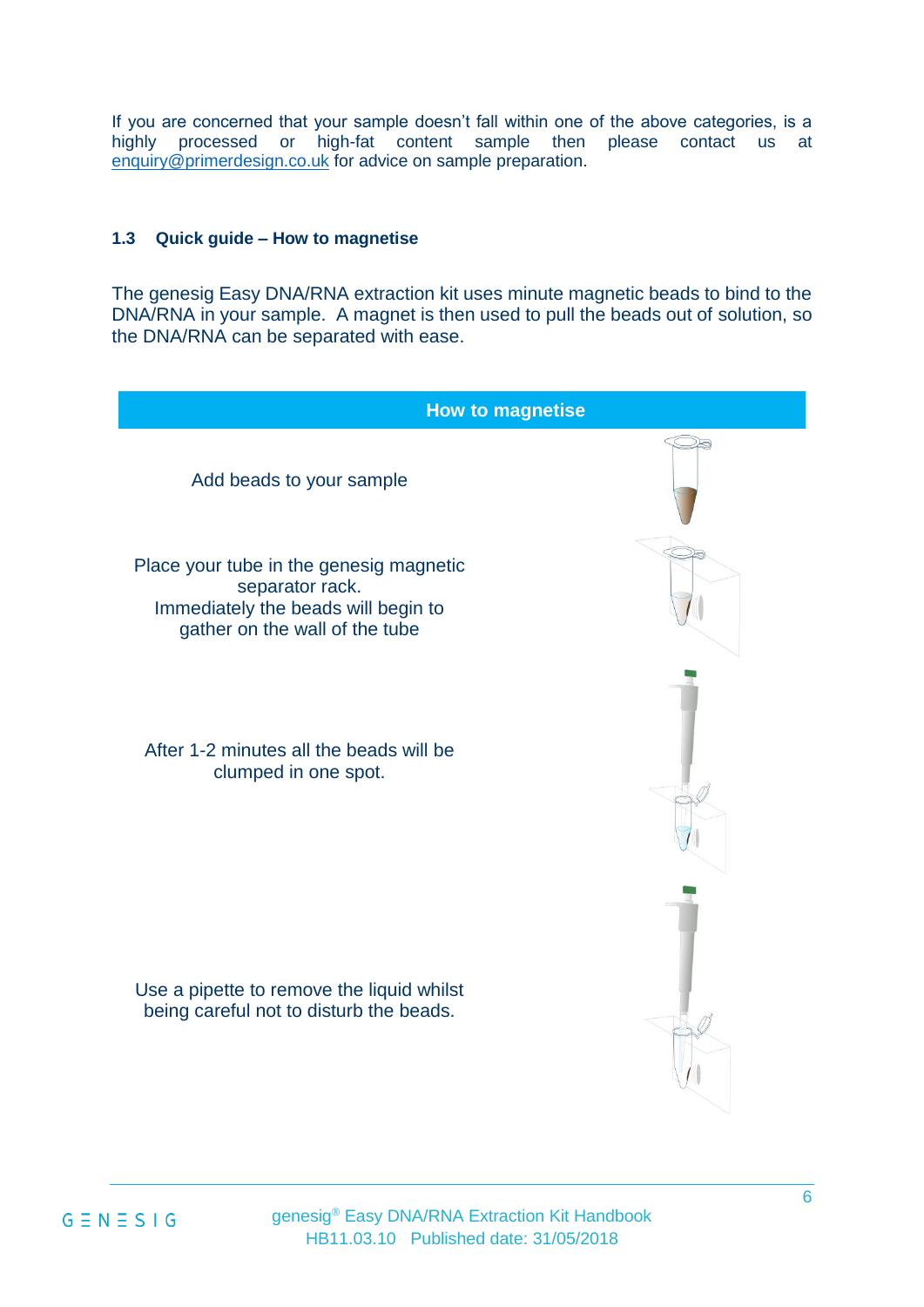#### <span id="page-6-0"></span>**1.4 Quick guide – DNA/RNA extraction**

See main body of handbook for detailed instructions of use, tips and troubleshooting

| <b>Step</b>             |                                                                                                                                                                                                     | Lab-in-a-<br>box pipette                    |                                                                                                                   |
|-------------------------|-----------------------------------------------------------------------------------------------------------------------------------------------------------------------------------------------------|---------------------------------------------|-------------------------------------------------------------------------------------------------------------------|
| 1                       | Combine:<br>200µl sample<br>$\bullet$<br>20µl Tube 1<br>$\bullet$<br>5µl Tube 8*<br>$\bullet$<br>200µl Tube 2<br>$\bullet$<br>10µl Internal extraction control<br>$\bullet$<br>DNA/RNA <sup>+</sup> |                                             | <b>Shake</b><br>Wait 15 minutes                                                                                   |
| $\overline{2}$          | Add<br>500µl Tube 3<br>$\bullet$                                                                                                                                                                    |                                             | <b>Shake</b><br>Wait 5 minutes<br>Magnetise!<br>Remove all liquid                                                 |
| $\overline{\mathbf{3}}$ | Add<br>500µl Tube 4<br>$\bullet$                                                                                                                                                                    |                                             | <b>Shake</b><br>Wait 30 seconds<br>Magnetise!<br>Remove all liquid                                                |
| 4                       | Add<br>500µl Tube 5<br>$\bullet$                                                                                                                                                                    |                                             | <b>Shake</b><br>Wait 30 seconds<br>Magnetise!<br>Remove all liquid                                                |
| 5                       | Add<br>500µl Tube 6                                                                                                                                                                                 |                                             | <b>Shake</b><br>Wait 30 seconds<br>Magnetise!<br>Remove all liquid<br>Air dry for 10 minutes<br>with the lid open |
| $6\phantom{1}6$         | Add<br>200µ <sup>#</sup> Tube 7                                                                                                                                                                     | $\left(\begin{array}{c} \end{array}\right)$ | <b>Shake</b><br>Wait 30 seconds<br>Magnetise!                                                                     |

#### the liquid!

\* Addition of Carrier RNA is only required if extracting RNA from your sample.

† If using a standard or advanced genesig kit instead of EASY genesig kit, use 4µl of the internal extraction control template.

‡ Between 50µl and 200µl of elution buffer can be used, see full protocol for details.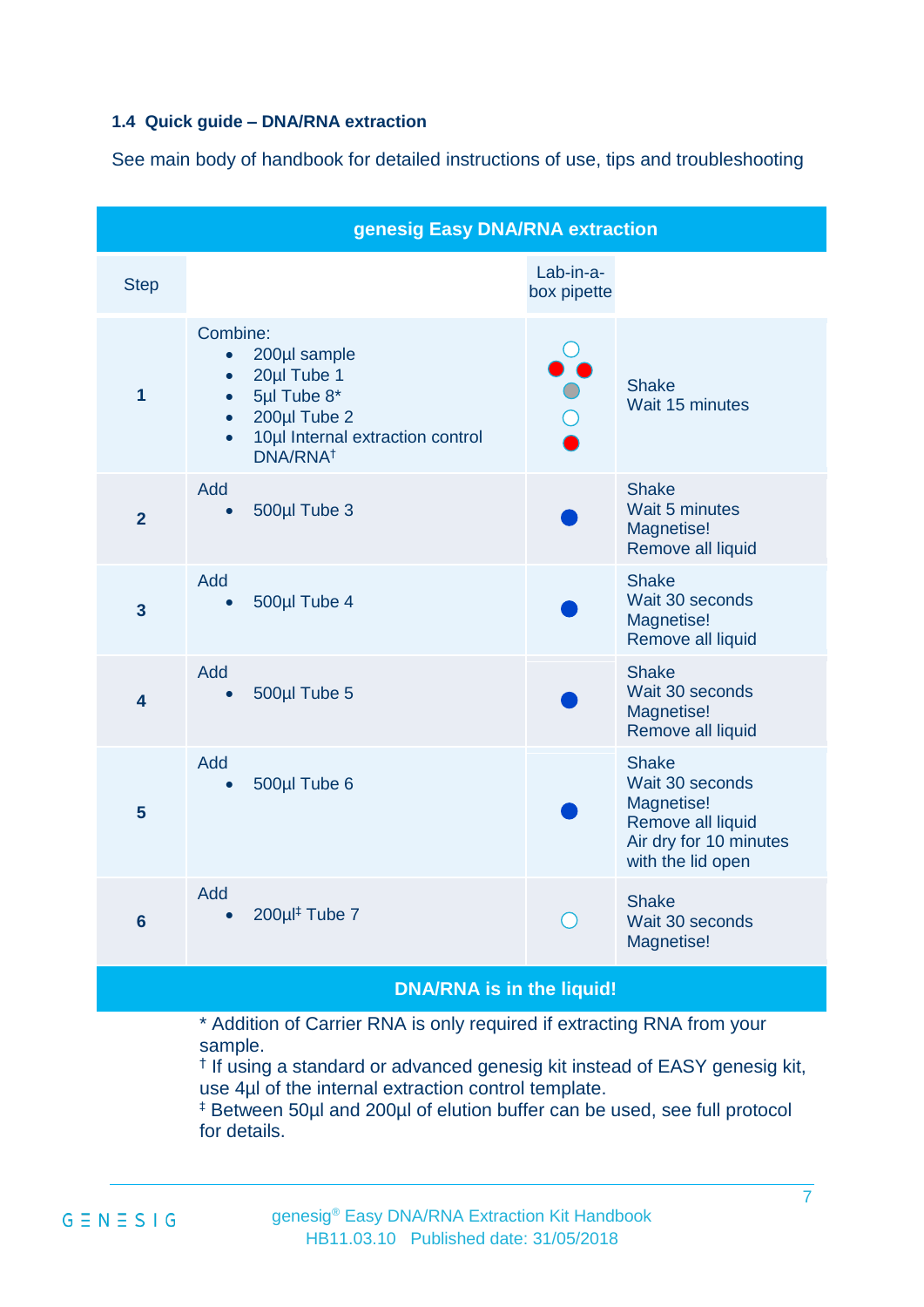## <span id="page-7-0"></span>**2. Components**

#### <span id="page-7-1"></span>**2.1 Kit contents**

| genesig Easy | <b>DNA/RNA Extraction Kit</b>                    | <b>Plant Extraction Kit</b>                      | <b>Amount supplied</b> |
|--------------|--------------------------------------------------|--------------------------------------------------|------------------------|
|              | <b>Sample Prep Solution</b>                      | <b>Sample Prep Solution</b>                      | 30 <sub>ml</sub>       |
| Tube No.1    | Proteinase K (lyophilised)                       | Proteinase (lyophilised)                         | $2 \times 6$ mg        |
| Tube No.1a   | <b>Proteinase K Buffer</b>                       | <b>Proteinase K Buffer</b>                       | 8 <sub>ml</sub>        |
| Tube No.2*   | <b>Lysis Buffer</b>                              | <b>Plant Lysis Buffer</b>                        | 15ml                   |
| Tube No.3    | genesig Easy Binding<br>buffer/magnetic bead mix | genesig Easy Binding<br>buffer/magnetic bead mix | 40 <sub>ml</sub>       |
| Tube No.3a   | genesig Easy Magnetic<br><b>Beads</b>            | genesig Easy Magnetic<br><b>Beads</b>            | 1.5ml                  |
| Tube No.4    | Wash Buffer 1                                    | Wash Buffer 1                                    | 40 <sub>ml</sub>       |
| Tube No.5    | Wash Buffer 2                                    | Wash Buffer 2                                    | 40 <sub>ml</sub>       |
| Tube No.6    | 80% Ethanol                                      | 80% Ethanol                                      | 30ml                   |
| Tube No.7    | <b>Elution Buffer</b>                            | <b>Elution Buffer</b>                            | 13ml                   |
| Tube No.8    | Carrier RNA (lyophilised)                        | n/a                                              | $300\mug$              |
| Tube No.8a   | <b>Carrier RNA buffer</b>                        | n/a                                              | 0.5ml                  |

\* The contents of this tube differ between the genesig Easy DNA/RNA Extraction kit and genesig Easy DNA/RNA Plant Extraction kit.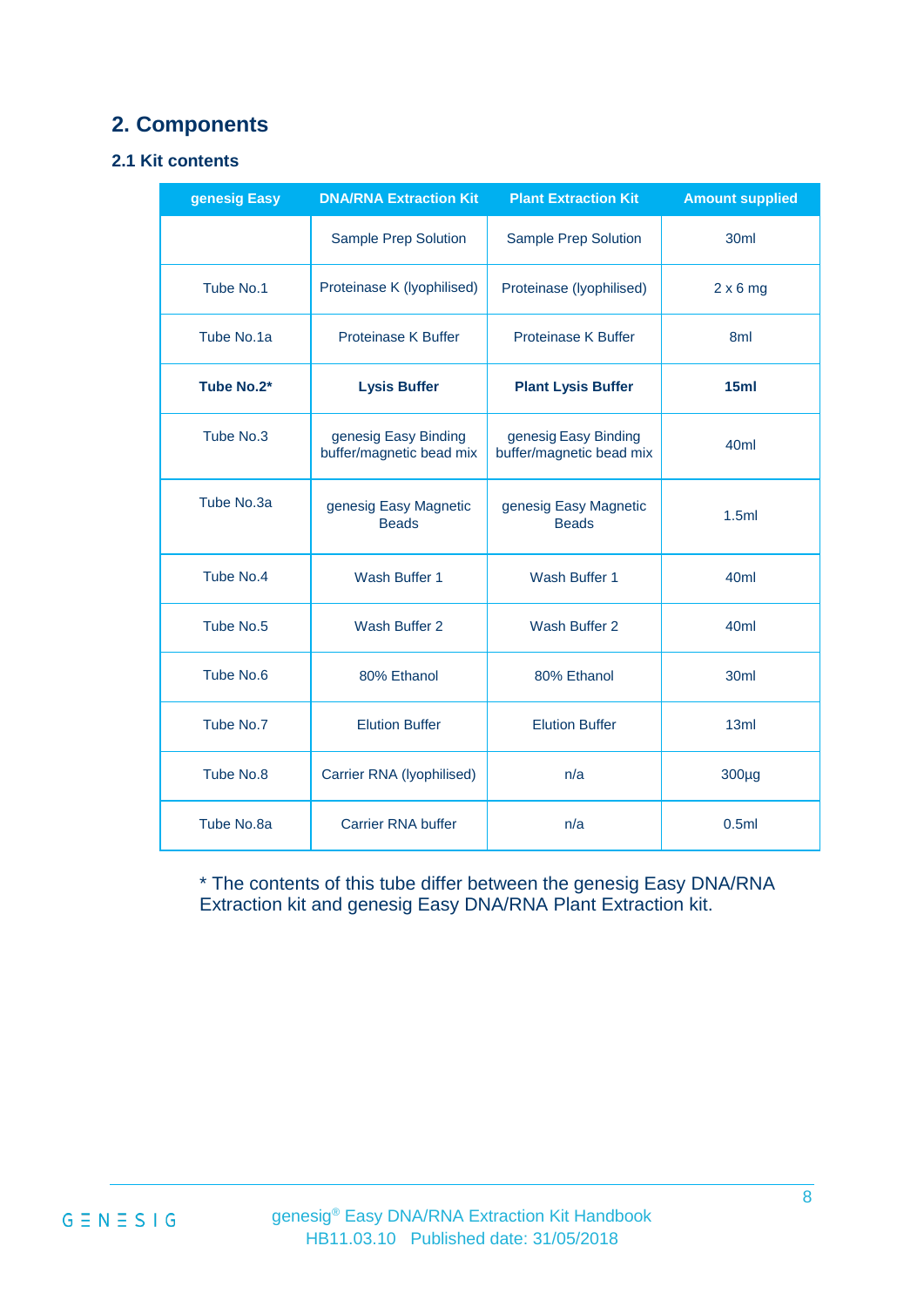## <span id="page-8-0"></span>**3. Product information**

#### <span id="page-8-1"></span>**3.1 The basic principle**

The **genesig Easy Extraction** and **genesig Easy Plant Extraction** kits are designed for the isolation of DNA/RNA from a huge range of sample types. The **genesig Easy Plant Extraction** kit is specifically for use with plant samples. This kit provides reagents and magnetic beads for isolation of 50 samples of approximately 100–200μl. The procedure is based on the reversible adsorption of nucleic acids to magnetic beads under appropriate buffer conditions. Sample lysis is achieved by incubation with a Lysis Buffer containing chaotropic ions supported by Proteinase K digestion as and when required. The genesig Easy DNA/RNA Extraction kits are compatible with RNase but the lysis of the sample with Proteinase K has to take place before. For binding of nucleic acids to the magnetic beads, Binding Buffer and the genesig Easy Extraction Beads are added to the lysate. For RNA samples, carrier RNA should be added to the sample as this enhances the recovery of RNA when conducting extractions with the genesig Easy kit. It achieves this enhancement by binding any present nucleic acid molecules, stabilising them and promoting their binding to the genesig Easy magnetic beads. Carrier-RNA also protects against RNase-mediated degradation. It outcompetes native RNA for access to RNase active sites thus inhibiting RNase catalysis.

After magnetic separation, the magnetic beads are washed to remove contaminants and salts using Wash Buffers 1 and 2 and 80% ethanol. Residual ethanol from the previous wash step is removed by air-drying. Finally, highly pure DNA/RNA is eluted with low-salt Elution Buffer or water. Purified DNA/RNA can directly be used for downstream applications. The genesig Easy Extraction kits can be used either manually or automated on standard liquid handling instruments or automated magnetic separators.

#### <span id="page-8-2"></span>**3.2 Kit specifications**

The **genesig Easy Extraction** and **genesig Easy Plant Extraction** kits are designed for rapid manual and automated small-scale preparation of DNA/RNA. The **genesig Easy Extraction** kit is suitable for use with cell-free bodily fluids such as serum or plasma samples, blood samples or homogenised tissue suspensions, food, broth and many other sample types. The **genesig Easy Plant Extraction** kit is suitable for use with homogenised plant material suspensions. The kits are designed for use with genesig Easy magnetic separator or other magnetic separation systems. Manual time for the preparation of 16 samples is around 25 minutes. The purified DNA/RNA can be used directly as template for qPCR.

**Automated extraction systems:** genesig Easy Extractions allow easy automation on common liquid handling instruments or automated magnetic separators. The actual processing time depends on the configuration of the instrument and the magnetic separation system used. Typically, 96 samples can be purified in less than 30 minutes using the genesig Easy Extraction kits on the automation platform.

#### <span id="page-8-3"></span>**3.3 Handling of beads**

#### **Distribution of beads**

A homogeneous distribution of the magnetic beads is essential for a high sample-to-sample consistency. Therefore, before adding the beads to the magnetic beads buffer, make sure that the beads are completely resuspended. Shake the storage bottle well or place it on a vortex for a short length of time. Premixing magnetic beads with the binding buffer allows easier homogenous distribution of the beads to individual samples.

#### **Magnetic separation time**

The genesig Easy magnetic separator has been designed to give ideal separation of the magnetic beads from the sample solution. Complete separation of beads from solution occurs within a 1-2 minute time frame. However, if using an alternative automated separation system, the attraction of the magnetic beads to the magnetic pins depends on the strength of the magnetic pins, the selected separation plate, distance of the separation plate from the magnetic pins, and the volume to be processed. The individual times for complete attraction of the beads to the magnetic pins should be checked and adjusted on each system. It is recommended to use the separation plates or tubes specified by the supplier of the magnetic separator.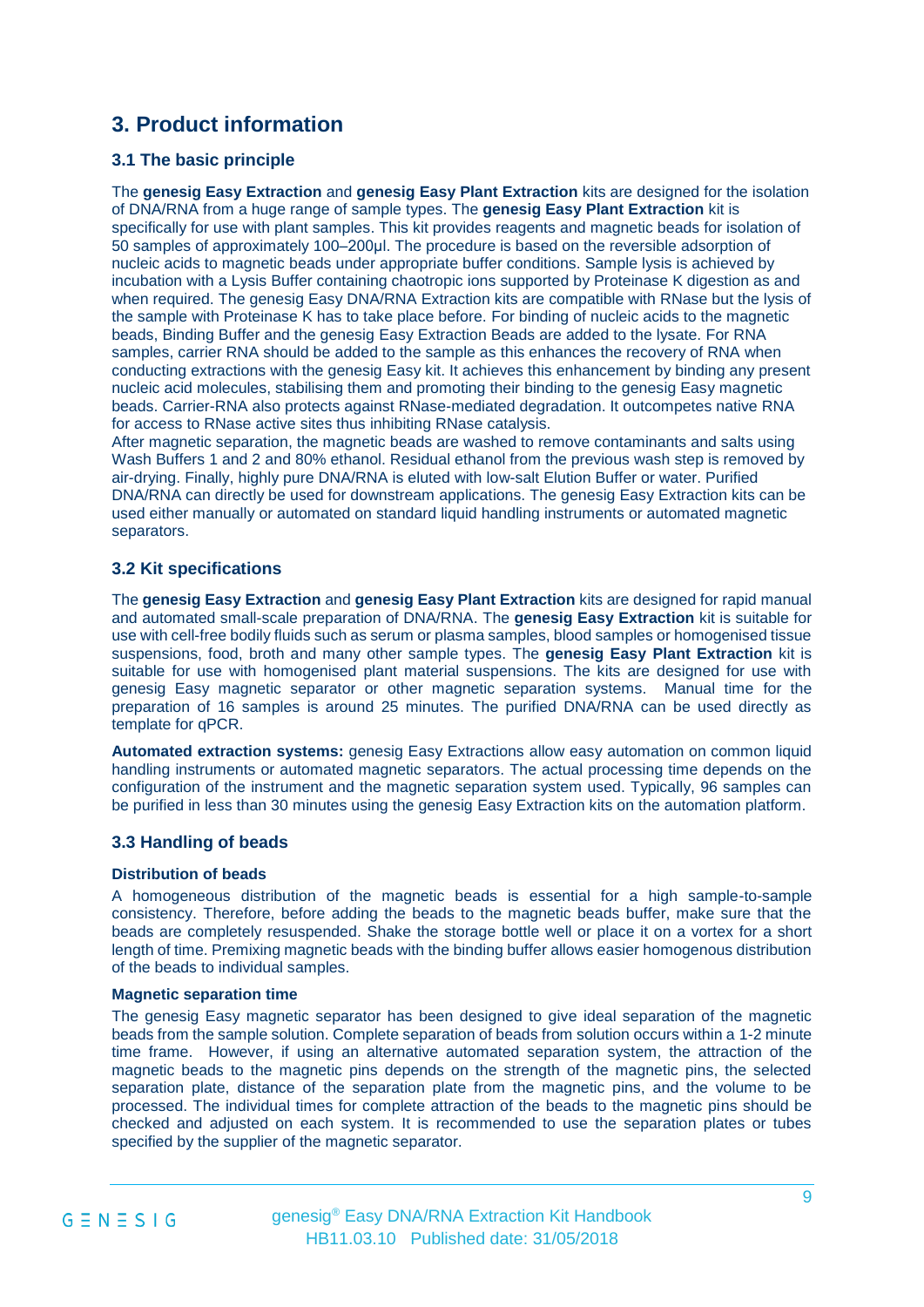#### **Washing the beads**

Washing the beads can be achieved by shaking or mixing. Ensure that the beads are completely detached from the tube wall. A complete wash is only possible once all beads are back in suspension. If using an automated separation system, mixing by shaker or magnetic mixing allows simultaneous mixing of all samples. This reduces the time and number of tips needed for the preparation. Resuspension by pipetting up and down, however, is more efficient than mixing by a shaker or magnetic mix.

#### <span id="page-9-0"></span>**3.4 Elution procedures**

Purified DNA/RNA can be eluted directly with the supplied Elution Buffer. Elution can be carried out in a volume of ≥ 50μl. It is essential to cover the genesig Easy Beads completely with elution buffer during the elution step as the beads must be resuspended completely. The volume of dispensed elution buffer depends on the magnetic separation system (e.g. the position of the pellet inside the separation plate). For some separators, high elution volumes may be necessary to cover the whole pellet.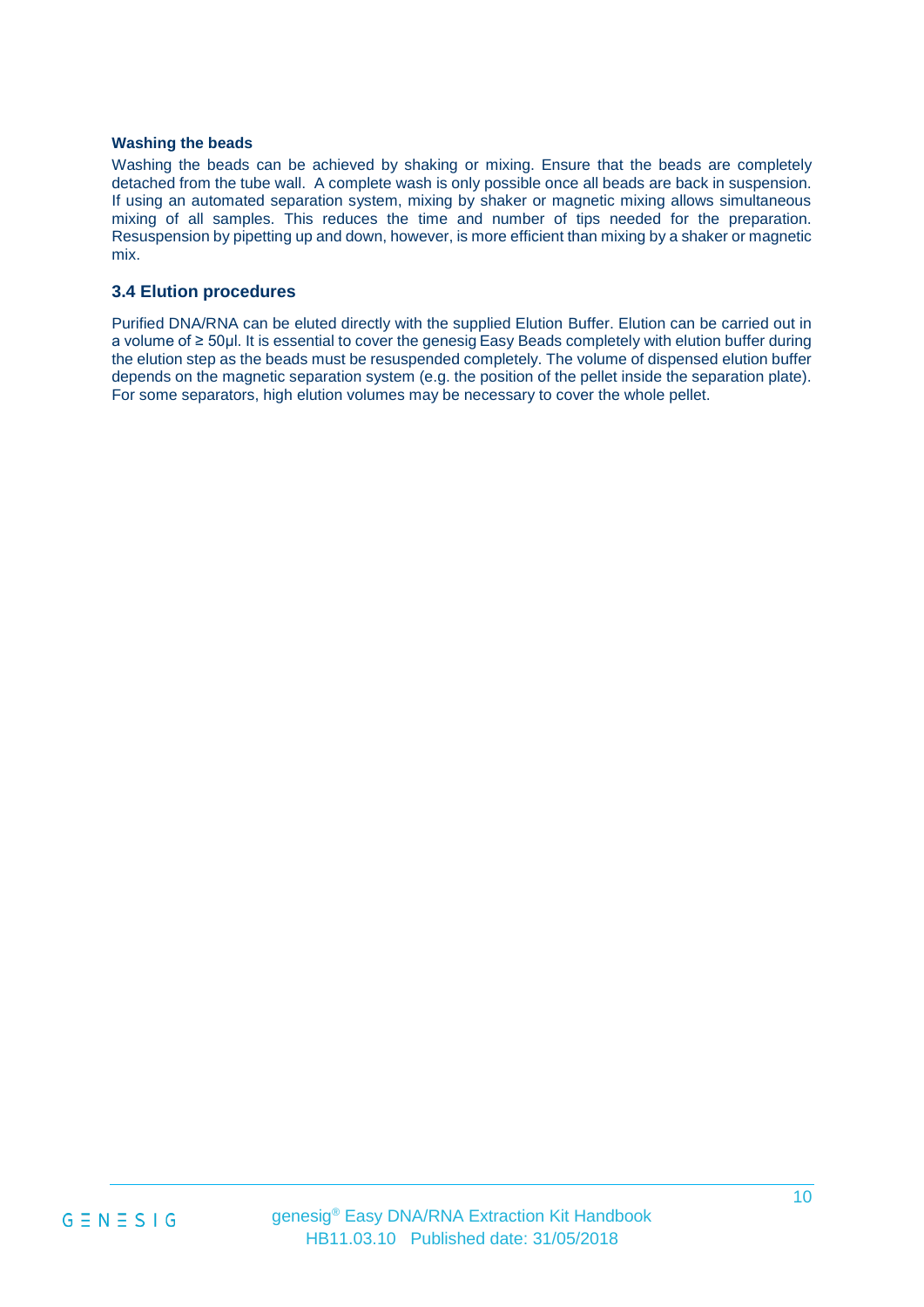## **4. Storage conditions and preparation of working solutions**

#### **Attention:**

*Some of the Buffers contain chaotropic salt. Wearing gloves and goggles is recommended.*

All components of the **genesig Easy Extraction** and **genesig Easy Plant Extraction** kits should be stored at room temperature (18–25°C) before resuspended. Please note the expiry date on the label applied to the outside of the extraction kit box, do not use the components past the date shown. The components proteinase K and carrier RNA once resuspended should be stored as per the instructions below.

All buffers are delivered ready-to-use.

#### **Preparing the proteinase K:**

Add 500µl of tube No.1a to both of the tubes labelled No.1 to resuspend the Proteinase K. Dissolved Proteinase K solution should be stored at –20°C ideally in small aliquots

#### **Magnetic beads:**

Give tube No.3a a vigorous shake to resuspend the beads before transfering the entire contents in to bottle No.3.

#### **Preparing the carrier RNA:**

Add 400µl of tube No.8a to the tube labelled No.8 to resuspend the carrier RNA. Dissolved carrier RNA solution should be stored at –20°C ideally in small aliquots.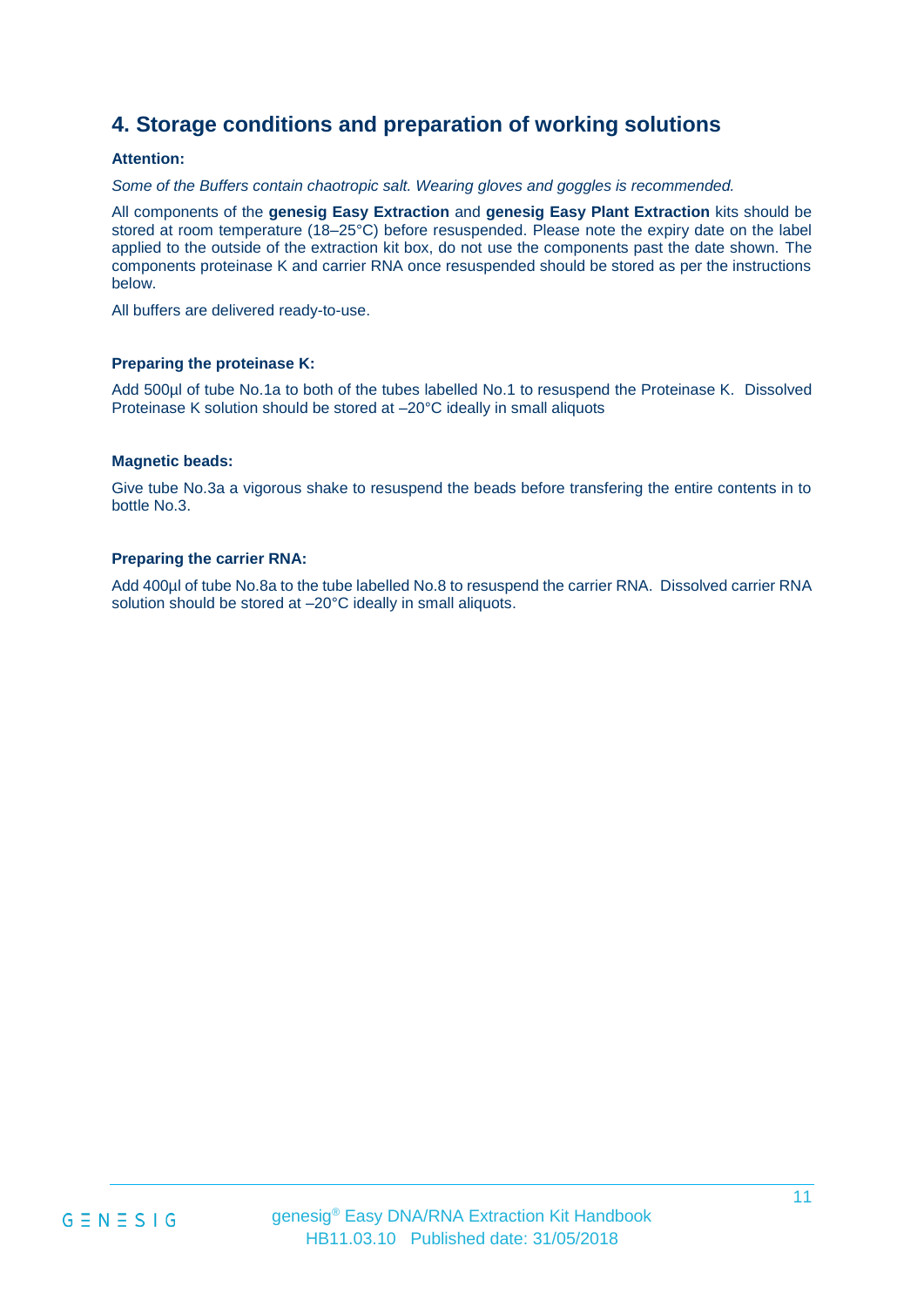### <span id="page-11-0"></span>**5. Protocols**

#### **5.1 Preparation of sample materials**

#### **a) Meat/Food for species testing and Plant tissue samples**

#### *(plant samples should be processed with the genesig Easy Plant Extraction kit only)*

Homogenise tissue samples. Typically, 10–20 mg sample material can be homogenised in 500μl Sample Prep Solution by mixing with a pipette tip or using a bead-based homogeniser. If necessary, higher amounts of sample material can be used (up to 25 mg). It should be considered that the copurified total nucleic acid may cause inhibition in the subsequent PCR assays. After homogenisation of the tissue, allow to settle or centrifuge and use up to 200μl clear supernatant for the extraction protocol. If using less than 200μl, adjust with Sample Prep Solution to a final volume of 200μl.

#### **For isolation of RNA:**

Tissue samples can also be disrupted in a buffer containing chaotropic salt and beta-mercaptoethanol or TCEP reducing agent.

#### **b) Animal tissue samples for target detection testing**

*(this protocol is also useful for tissue samples such as cooked meat products where DNA/RNA levels might be low)*

Combine sample preparation and lysis stages. Homogenise 10–20 mg sample material in 200μl Sample Prep Solution and 200μl of lysis buffer (Tube 2) by mixing with a pipette tip or using a bead-based homogeniser. Add 20µl of proteinase K (Tube 1), 10µl of internal control and, if extracting RNA, also add 5µl of carrier RNA (Tube 8). Incubate at room temperature for 15 minutes. Transfer the lysate to a new Eppendorf tube leaving behind any particulate matter before adding the magnetic beads. Continue the extraction as normal following this step. If necessary, higher amounts of sample material can be used (up to 25 mg). It should be considered that the co-purified total nucleic acid may cause inhibition in the subsequent PCR assays.

#### **c) Blood and serum/plasma samples**

A sample volume of 100-200μl blood can be added directly to Step 1 of the protocol. Do not use higher volumes. When using less than 200µl samples, adjust with Sample Prep Solution to a final volume of 200µl.

#### **d) Swab samples**

Incubate the swabs with Sample Prep Solution, sodium chloride, or cell culture medium for between 10 and 30 minutes with occasional shaking. Remove and squeeze out the swab. Proceed with 200μl of the particle-free buffer or medium for the extraction protocol.

#### **e) Faeces**

Mix 1 volume of faeces (e.g. 200μl) with 500μl of Sample Prep Solution. Mix vigorously by shaking for 1 minute. Allow the particles to settle down or centrifuge with low speed (e.g. at 500 x *g*). For difficult to lyse bacteria, mechanical disruption or treatment using suitable glass beads may be required. Use up to 200μl supernatant for the extraction protocol.

For difficult to extract faecal samples use 1 volume of faeces (approximately 20mg or 200µl if using liquid faeces) and add 200µl of lysis buffer (Tube 2) directly to the sample. Add 20µl of proteinase K (Tube 1) and incubate at room temperature for 15 minutes. Transfer the lysate to a new flip cap tube leaving behind any particulate matter before adding the magnetic beads. Continue the extraction as normal following this step.

#### **f) TRIzol® lysis**

For sample materials such as semen, a TRIzol® lysis may be required. Homogenise 10-30 mg tissue with 1ml TRIzol<sup>®</sup> reagent to manufacturer's instructions. After phase separation by centrifugation, remove aqueous, colourless (upper) phase (approximately 400μl). For further processing, start with step 2 of the extraction protocol by mixing 500ul of the aqueous phase with 500ul magnetic bead/binding buffer mix (Tube 3).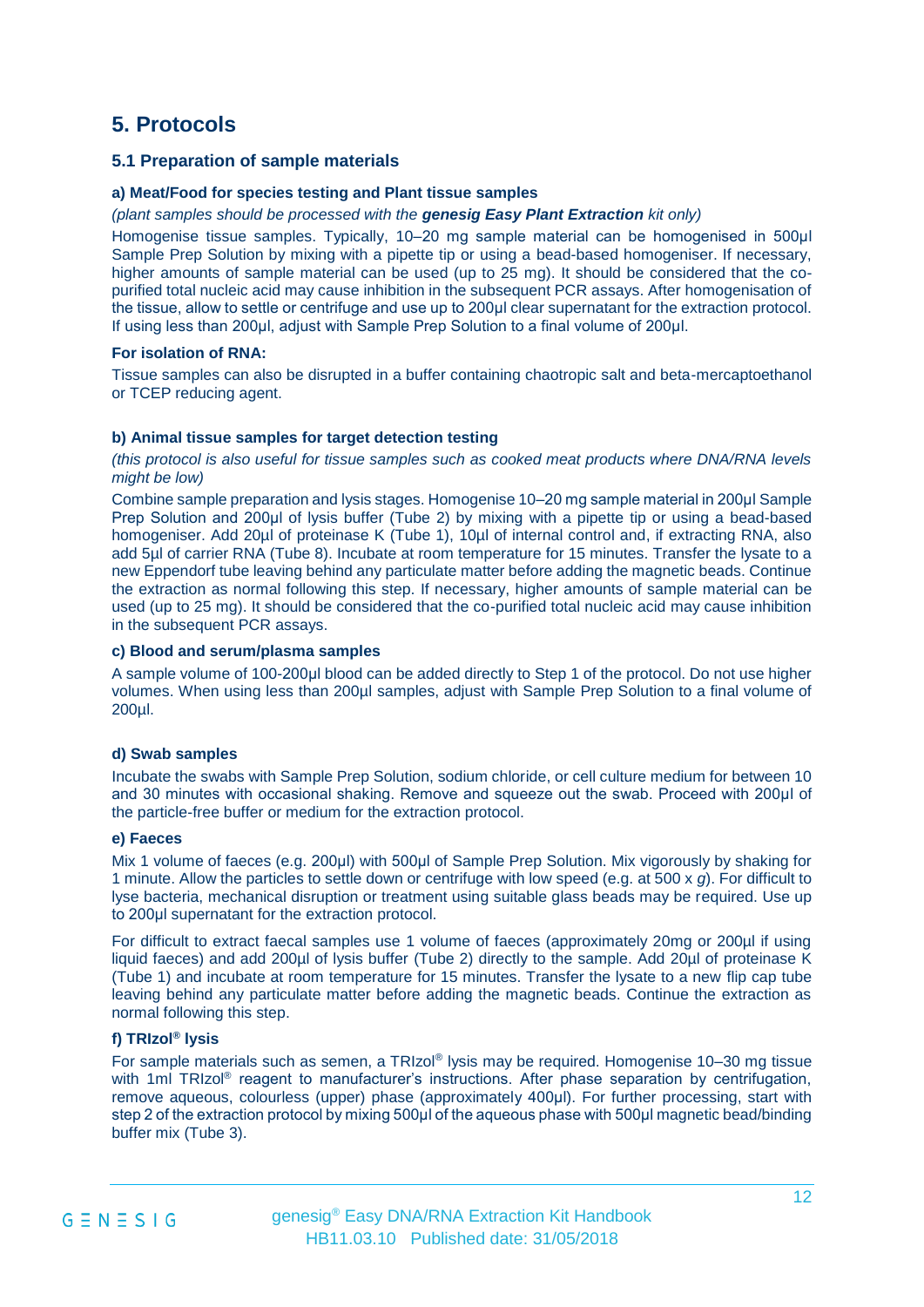#### **5.2 Universal kit for isolation of DNA/RNA from food, water, clinical, veterinary and other samples types**

#### **Preparation of sample material**

A 200μl sample volume is recommended as standard.

#### **Detailed protocol**

This protocol is for manual use with a genesig magnetic separator and serves as a guideline for adapting the kit to robotic instruments.

#### 1. **Lyse sample**

In a 1.5ml flip cap tube:

- Dispense 200μl of sample. Add **200μl Lysis Buffer** to the reaction tube.
- Add **20μl Proteinase K**
- Add **10μl internal extraction control template.**
- If performing a RNA extraction, add **5μl of carrier RNA.**
- Mix well by repeated pipetting up and down and incubate at room temperature for 15 minutes.
- Following the lysis incubation, tap the sample down or spin down in a centrifuge if available to collect any sample from the lysis tube lids.

For a DNA only extraction, perform a RNase treatment immediately after the lysis stage to remove RNA:

- Add RNase\*, approximately 12μg (> 120 U/mg) RNase is sufficient.
- Incubate at room temperature for at least 10 minutes.
- Continue to next step of extraction.

\*Please note RNase is not supplied as part of this extraction kit. If the lysis stage was heated, leave the sample for at least 5 minutes before adding the RNase to allow the sample to cool down to room temperature.

#### **Top tip**

Proteinase K and carrier RNA are stable at room temperature whilst lyophilised. However, once resuspended both components should be stored at -20◦C.

#### 2 **Bind nucleic acid to magnetic beads**

Add **500μl magnetic beads/binding buffer** to the lysed sample.

Mix well by shaking then wait 5 minutes

*Be sure to mix the genesig Easy Extraction Beads well before removing them from the storage bottle. Vortex or shake the storage bottle briefly until a homogenous suspension has been formed.* 

Separate the magnetic beads from the sample by placing the tube in to the magnetic separator. Wait at least 2 minutes until all the beads have been attracted to the magnet. Remove and discard supernatant by pipetting.

*Do not disturb the attracted beads while aspirating the supernatant.*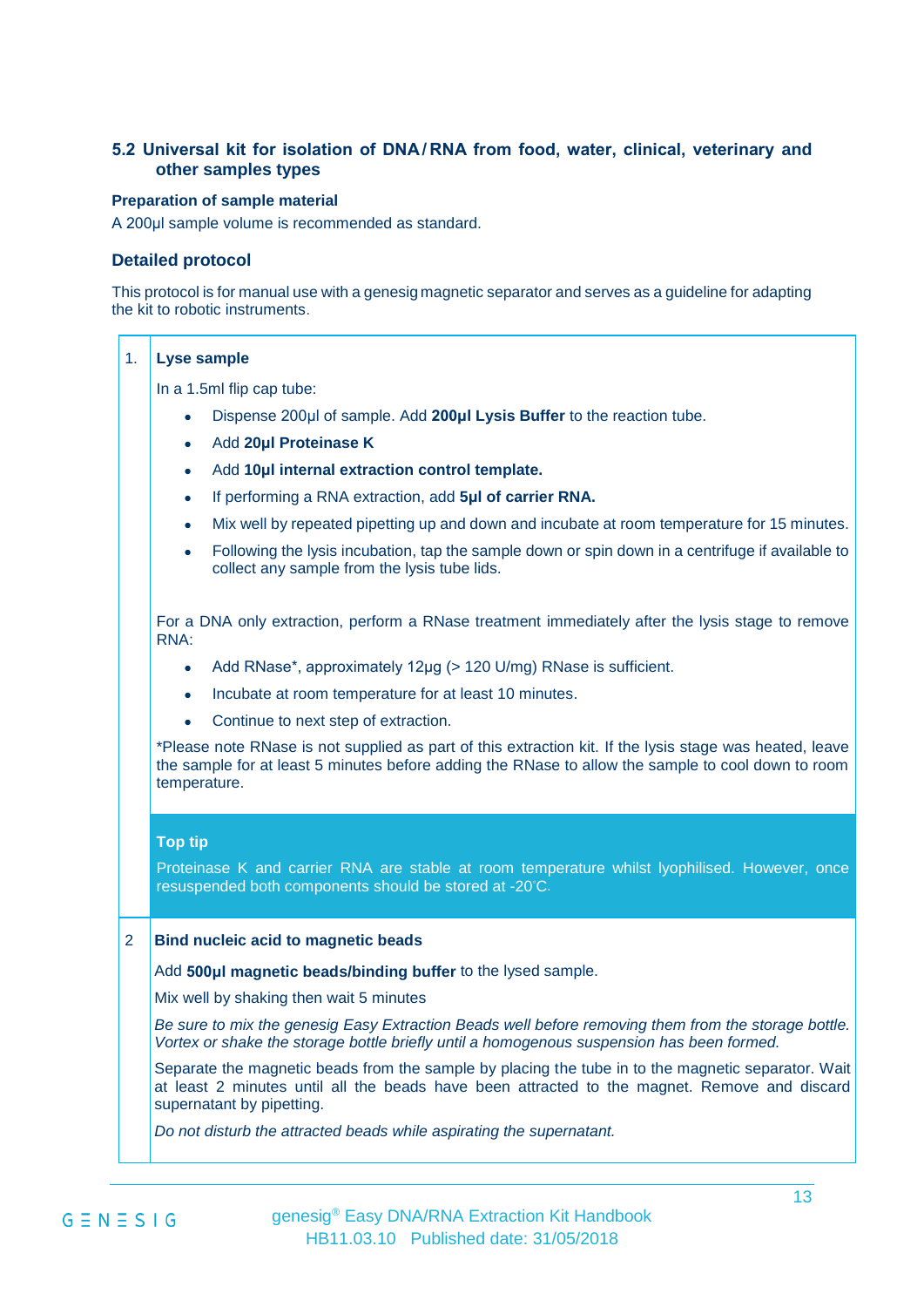| 3 | <b>Wash with Wash Buffer 1</b>                                                                                                                                                                                                                                     |
|---|--------------------------------------------------------------------------------------------------------------------------------------------------------------------------------------------------------------------------------------------------------------------|
|   | Remove the tube from the magnetic separator. Add 500µI Wash Buffer 1 and resuspend the beads<br>by shaking until the beads are resuspended completely. Then wait 30 seconds. Alternatively,<br>resuspend beads completely by repeated pipetting up and down.       |
|   | Separate the magnetic beads from the sample by placing the tube in to the magnetic separator. Wait<br>at least 2 minutes until all the beads have been attracted to the magnet. Remove and discard<br>supernatant by pipetting.                                    |
|   | Do not disturb the attracted beads while aspirating the supernatant.                                                                                                                                                                                               |
|   | <b>Top tip</b>                                                                                                                                                                                                                                                     |
|   | During the magnetisation, gently invert tubes 1 or 2 times whilst attached to the magnetic separator<br>to ensure any beads that have become isolated (i.e. stuck in the tube lid or on the sides of the tube)<br>are collected back into solution and magnetised. |
| 4 | <b>Wash with Wash Buffer 2</b>                                                                                                                                                                                                                                     |
|   | Remove the tube from the magnetic separator. Add 500µI Wash Buffer 2 and resuspend the beads<br>by shaking until the beads are resuspended completely. Then wait 30 seconds. Alternatively,<br>resuspend beads completely by repeated pipetting up and down.       |
|   | Separate the magnetic beads from the sample by placing the tube in to the magnetic separator. Wait<br>at least 2 minutes until all the beads have been attracted to the magnet. Remove and discard<br>supernatant by pipetting.                                    |
|   | Do not disturb the attracted beads while aspirating the supernatant.                                                                                                                                                                                               |
| 5 | Wash with 80% ethanol                                                                                                                                                                                                                                              |
|   | Remove the tube from the magnetic separator. Add 500µl 80% ethanol and resuspend the beads by<br>shaking until the beads are resuspended completely. Then wait 30 seconds. Alternatively, resuspend<br>beads completely by repeated pipetting up and down.         |
|   | Separate the magnetic beads from the sample by placing the tube in to the magnetic separator. Wait<br>at least 2 minutes until all the beads have been attracted to the magnet. Remove and discard<br>supernatant by pipetting.                                    |
|   | Do not disturb the attracted beads while aspirating the supernatant.                                                                                                                                                                                               |
|   | <b>Top tip</b>                                                                                                                                                                                                                                                     |
|   | During the magnetisation, gently invert tubes 1 or 2 times whilst attached to the magnetic separator<br>to ensure any beads that have become isolated (i.e. stuck in the tube lid or on the sides of the tube)<br>are collected back into solution and magnetised. |
|   | Use pipette with 200µl tip to effectively remove all ethanol.                                                                                                                                                                                                      |
| 6 | <b>Air-dry magnetic beads</b>                                                                                                                                                                                                                                      |
|   | Air-dry the magnetic bead pellet for 10 minutes at room temperature with the tube lid open.                                                                                                                                                                        |
|   | The beads should be free from any visible liquid ethanol but not left to completely dry out.                                                                                                                                                                       |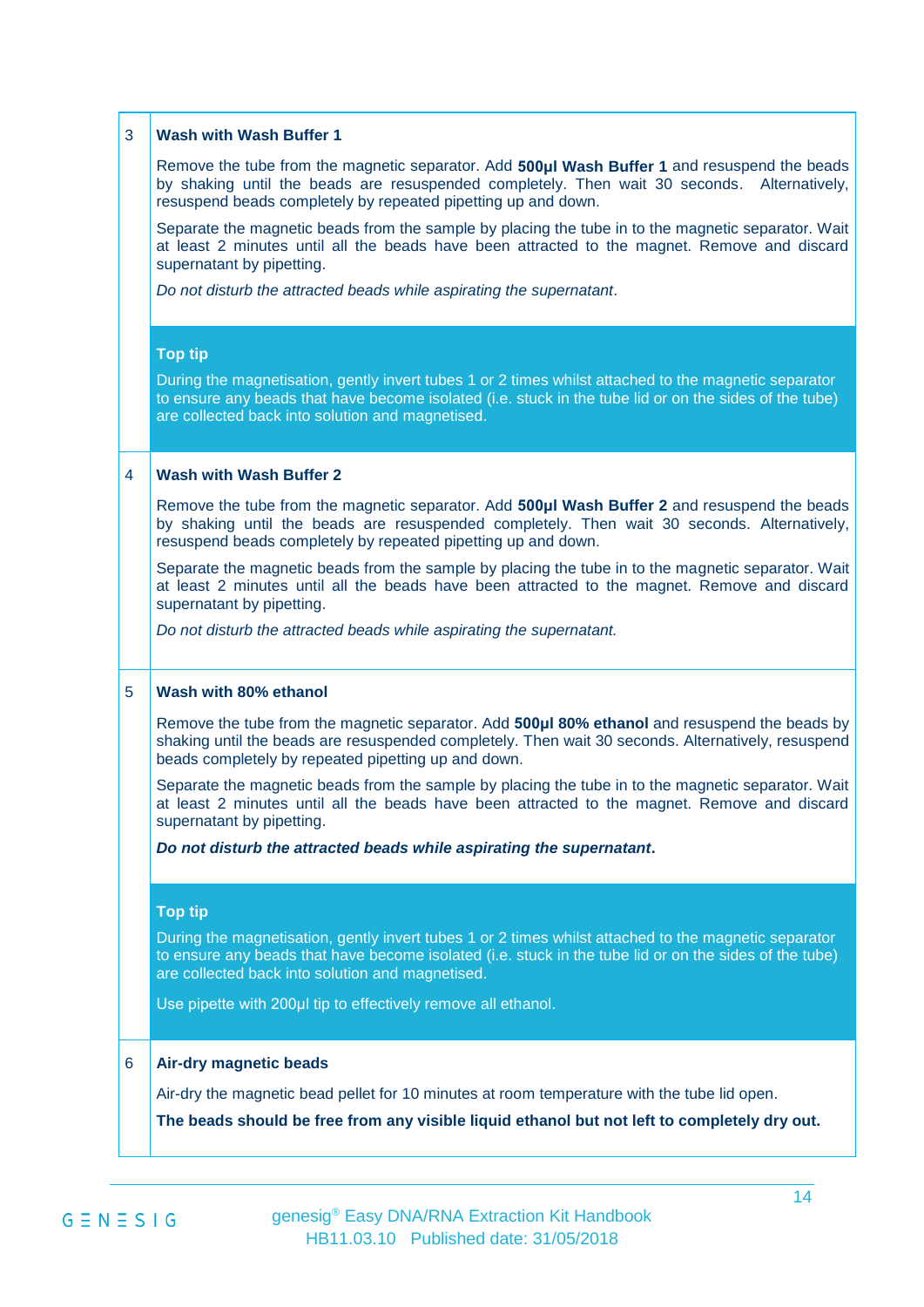#### 7 **Elute DNA/RNA**

Remove the tube from the magnetic separator. Add desired volume of **Elution Buffer (50–200μl)** and resuspend the beads by shaking until the beads are resuspended completely. Then wait 30 seconds. If eluting in a volume <200µl, resuspend beads completely by repeated pipetting up and down for 1 minute instead of shaking.

Separate the magnetic beads from the sample by placing the tube in to a magnetic separator. Wait at least 2 minutes until all the beads have been attracted to the magnet.

Transfer the supernatant containing the purified DNA/RNA to a 0.5ml flip cap tube for storage or use in downstream applications. *Do not disturb the attracted bead whilst removing supernatant.*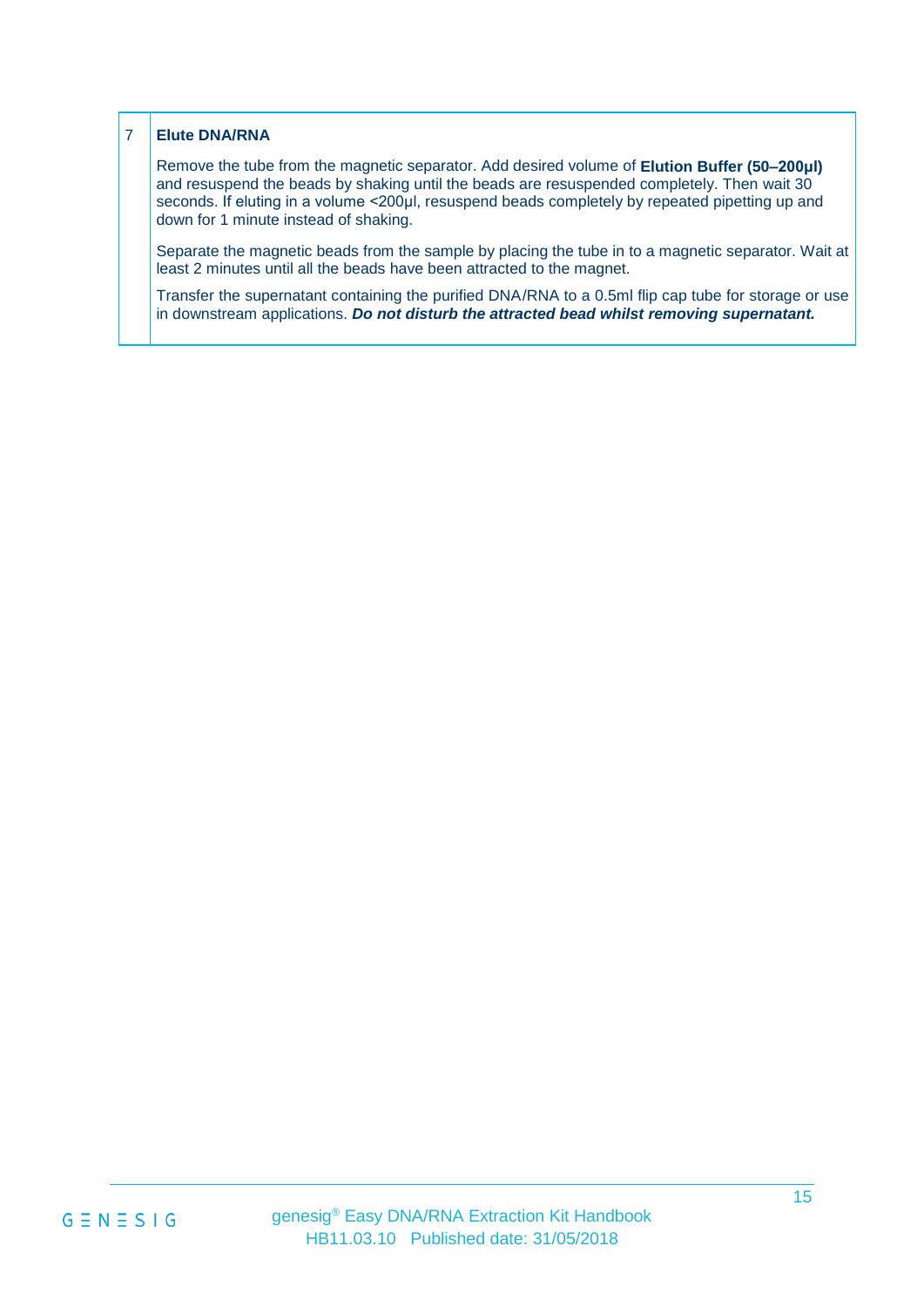### **6. Using alternative magnetic systems**

#### **6.1 Using alternative magnetic separation systems**

When using the **genesig Easy Extraction** and **genesig Easy Plant Extraction** kits, the use of the genesig Easy magnetic separator is recommended. Separation is carried out in individual microcentrifuge tubes. However, the kit can also be used with other common separators.

#### **Static magnetic pins**

Separators with static magnetic pins: This type of separator is recommended in combination with a suitable microplate shaker for optimal mixing of the beads during the washing and elution steps. Alternatively, beads can be mixed in the buffer by pipetting up and down several times. For fullyautomated use on liquid handling workstations, a gripper tool is required, the plate is transferred to the magnetic separator for separation of the beads and transferred to the shaker module for resuspension of the beads.

#### **Movable magnetic systems**

Separators with moving magnetic pins: Magnetic pins/rods are moved from one side of the well to the other and vice versa. The beads follow this movement and are thus pulled through the buffer during the wash and elution steps. Separation takes place when the system stops.

#### **Automated separators**

Separators with moving magnets: Magnetic beads are transferred into suitable plates or tubes. The beads are resuspended from the rod-covered magnets. Following binding, washing or elution the beads are collected again with the rod-covered magnets and transferred to the next plate or tube.

#### **6.2 Adjusting the shaker settings**

If using a plate shaker for the washing and elution steps, the speed settings must be adjusted carefully for each specific separation plate and shaker to prevent cross-contamination between wells. Proceed as follows:

#### **Adjusting shaker speed for binding and wash steps:**

Load 600μl of dyed water to the wells of the separation plate. Place the plate on the shaker and start shaking with a moderate speed setting for 30 seconds. Turn off the shaker and check the plate surface for small droplets of dyed water.

Increase speed setting, shake for an additional 30 seconds, and check the plate surface for droplets again.

Continue increasing the speed setting until you observe droplets on top of the separation plate. Reduce speed setting, check again, and use this setting for the washing steps.

#### **Adjusting shaker speed for the elution step:**

Load 100μl of dyed water to the wells of the collection plate and proceed as described above.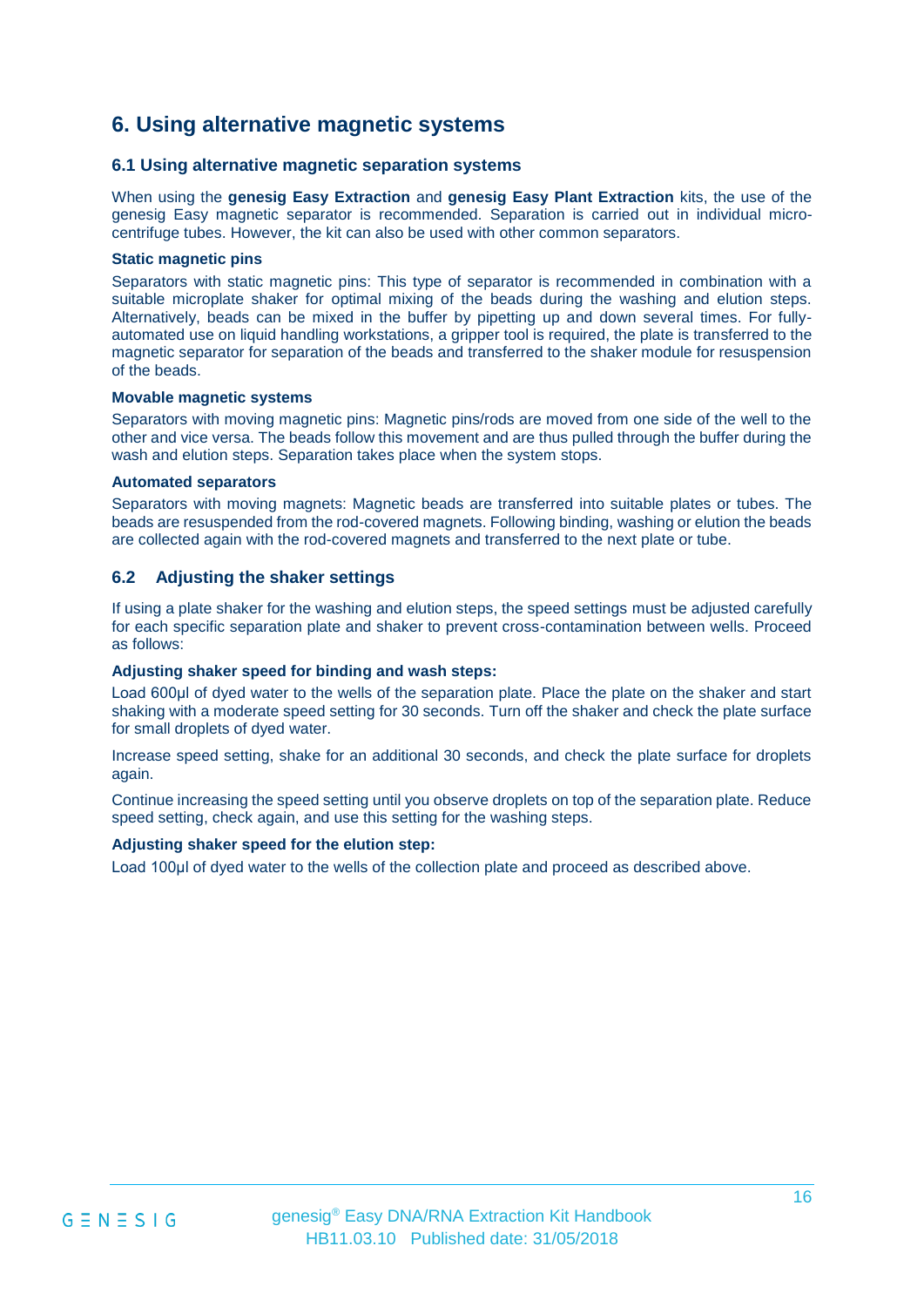## **7. Safety instructions**

The following components of the **genesig Easy Extraction** and **genesig Easy Plant Extraction** kits contain hazardous contents. A MSDS document detailing all hazardous and handling instructions can be found at [www.genesig.com.](http://www.genesig.com/) Alternatively, email [enquiries@primerdesign.co.uk](mailto:enquiries@primerdesign.co.uk) to be sent a copy of the MSDS document.

*Wear gloves and goggles and follow the safety instructions given in this section.*

#### **7.1 GHS classification**

**Harmful components do not need to be labelled with H and P phrases until 125ml or 125g.** 

| <b>Component</b>             | <b>Hazard contents</b>                                                                       | <b>GHS</b><br>symbol | <b>Hazard</b><br>phrases               | <b>Precaution phrases</b>                                   |
|------------------------------|----------------------------------------------------------------------------------------------|----------------------|----------------------------------------|-------------------------------------------------------------|
| <b>Proteinase K</b>          | Proteinase K,<br>lyophilised                                                                 | Danger               | H334,<br>H317                          | P261sh, P280sh,<br>P342+P311                                |
| Lysis buffer                 | guanidinium<br>hydrochloride 36-50 %<br>+ polyoxyethylene<br>sorbitan monolaurate<br>10-33 % | Warning              | H302,<br>H319                          | P280sh, P301+P312,<br>P330,                                 |
| <b>Binding buffer</b>        | Sodium perchlorate 20-<br>40 % + ethanol 35-<br>55 %                                         | Warning              | H <sub>226</sub> ,<br>H <sub>302</sub> | P210, P301+P312,<br>P330                                    |
| Wash buffers<br>1 and $2$    | Sodium perchlorate 5-<br>20 % + ethanol 20-<br>35 %                                          | Warning              | H <sub>226</sub>                       | P210,                                                       |
| Ethanol                      | Ethanol 80%                                                                                  | Danger               | H225,<br>H319                          | P210, P280sh,<br>P305+P351+P338,<br>P337+P313,<br>P403+P235 |
| <b>Carrier RNA</b><br>buffer | guanidinium<br>thiocyanate 30-<45%                                                           | Warning              | H302,<br>H412                          | P264W, P273,<br>P301+312, P330                              |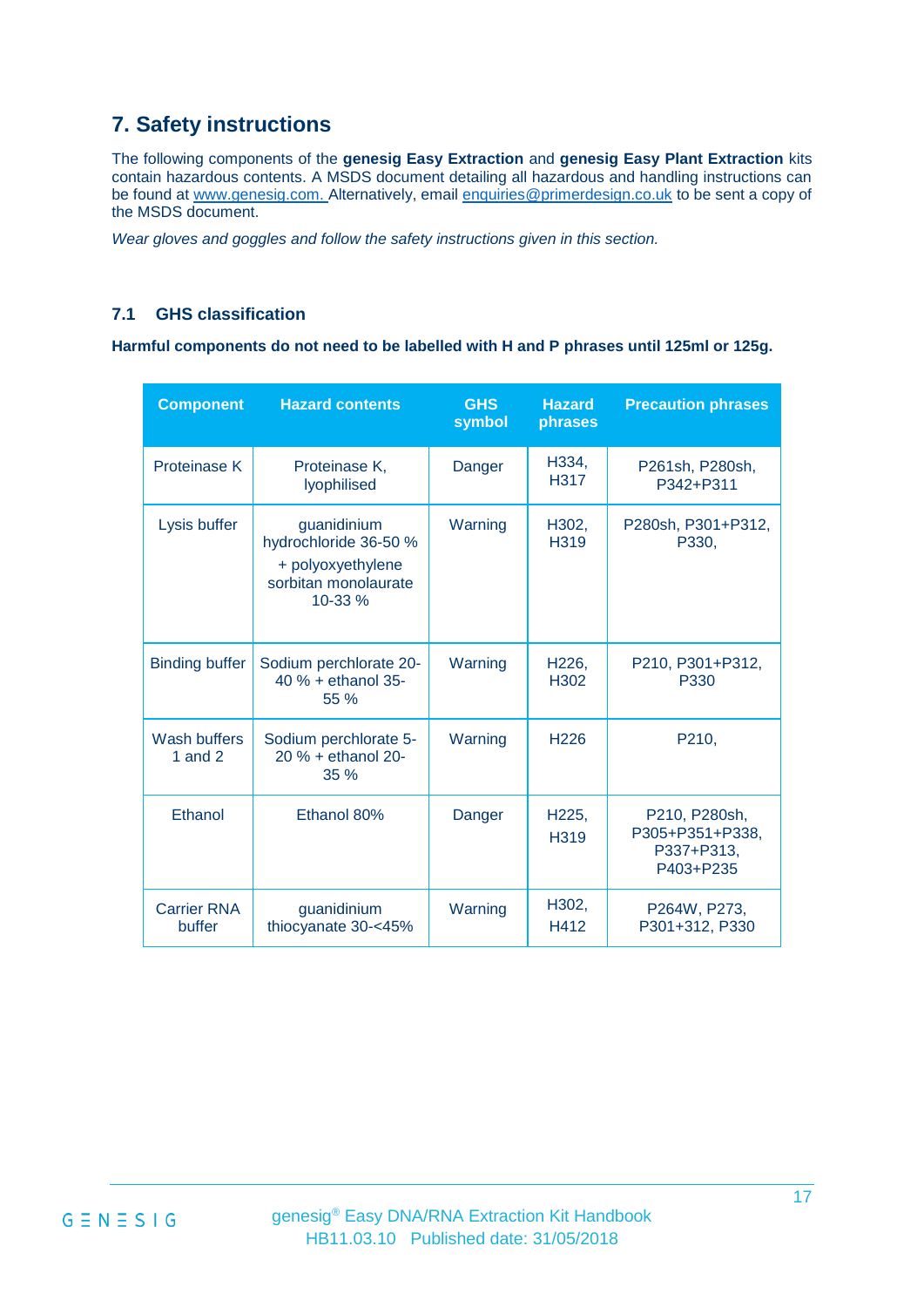| <b>Hazard phrases</b> |                                                                               |
|-----------------------|-------------------------------------------------------------------------------|
| H <sub>225</sub>      | Extremely flammable liquid and vapour.                                        |
| H <sub>226</sub>      | Flammable liquid and vapour.                                                  |
| H <sub>302</sub>      | Harmful if swallowed.                                                         |
| H317                  | May cause an allergic skin reaction.                                          |
| H <sub>319</sub>      | Causes serious eye irritation.                                                |
| H <sub>334</sub>      | May cause allergy or asthma symptoms or breathing<br>difficulties if inhaled. |
| H412                  | Harmful to aquatic life with long lasting effects.                            |

| <b>Precaution phrases</b> |                                                                                                                                               |
|---------------------------|-----------------------------------------------------------------------------------------------------------------------------------------------|
| P <sub>210</sub>          | Keep away from heat/sparks/open flames/hot surfaces. No<br>smoking.                                                                           |
| P261sh                    | Avoid breathing dust/fume/gas/mist/vapours/spray.                                                                                             |
| P264W                     | Wash with water thoroughly after handling                                                                                                     |
| P <sub>273</sub>          | Avoid release to the environment                                                                                                              |
| P280sh                    | Wear protective gloves/protective clothing/eye<br>protection/face protection.                                                                 |
| $P301 + P312$             | IF SWALLOWED: Call a POISON CENTER or<br>doctor/physician if you feel unwell.                                                                 |
| P305 + P351 + P338        | IF IN EYES: Rinse continuously with water for several<br>minutes. Remove contact lenses if present and easy to do.<br><b>Continue rinsing</b> |
| P330                      | Rinse mouth.                                                                                                                                  |
| $P337 + P313$             | If eye irritation persists: Get medical advice/attention.                                                                                     |
| $P342 + P311$             | If experiencing respiratory symptoms: Call a POISON<br>CENTER or doctor/physician.                                                            |
| $P403 + P235$             | Store in a well-ventilated place. Keep cool.                                                                                                  |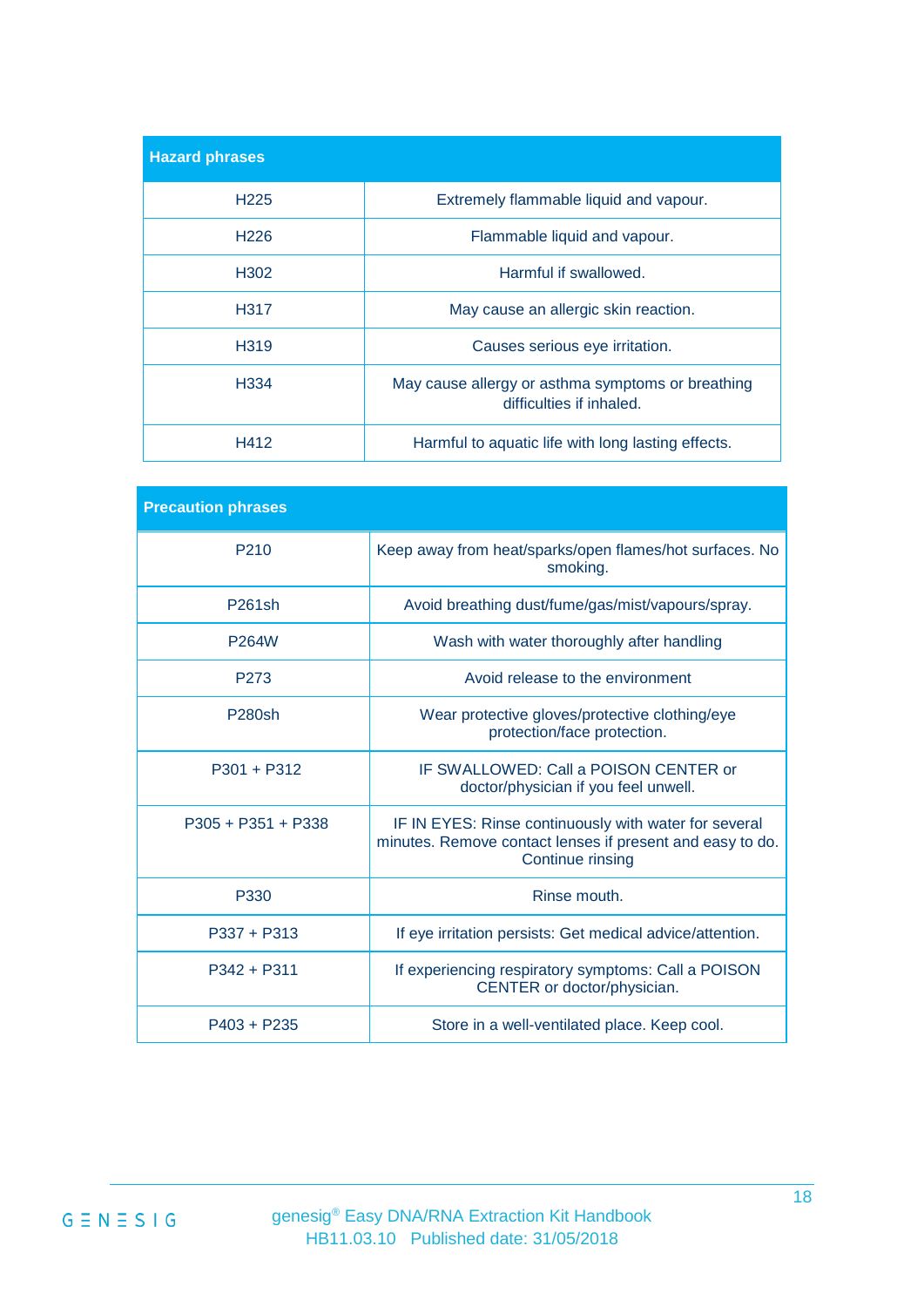## **8. Appendix**

### **8.1 Troubleshooting**

| <b>Problem</b>                                        | <b>Possible cause and suggestions</b>                                                                                                                                                                                                                                                                                                              |
|-------------------------------------------------------|----------------------------------------------------------------------------------------------------------------------------------------------------------------------------------------------------------------------------------------------------------------------------------------------------------------------------------------------------|
|                                                       | Insufficient elution buffer volume<br>Beads pellet must be covered completely with elution buffer.                                                                                                                                                                                                                                                 |
| Poor yield/low sensitivity                            | Insufficient performance of elution buffer during elution step<br>Remove residual buffers during the separation steps completely.<br>Remaining buffers decrease the efficiency of the following wash<br>and elution steps.                                                                                                                         |
|                                                       | <b>Beads dried out</b><br>Do not let the beads dry as this might result in lower elution<br>efficiencies.                                                                                                                                                                                                                                          |
|                                                       | Aspiration of attracted bead pellet<br>Do not disturb the attracted beads while aspirating the<br>supernatant, especially when the magnetic bead pellet is not<br>visible in the lysate.                                                                                                                                                           |
|                                                       | Aspiration and loss of beads<br>Time for magnetic separation too short or aspiration speed too<br>high.                                                                                                                                                                                                                                            |
| Low purity/ low sensitivity                           | Insufficient washing procedure<br>Make sure that beads are resuspended completely during the<br>washing procedure. If shaking is not sufficient to resuspend the<br>beads completely mix by repeated pipetting up and down.                                                                                                                        |
| Poor performance of RNA<br>in downstream applications | Carry-over of ethanol from wash buffers<br>Be sure to remove all the 80% ethanolic wash solution from the<br>final wash, as residual ethanol interferes with downstream<br>applications.<br>Ethanol evaporation from wash buffers<br>Close buffer bottles tightly to avoid ethanol evaporation from<br>bottles.                                    |
| Carry-over of beads                                   | Time for magnetic separation too short<br>Increase separation time to allow the beads to be completely<br>attracted to the magnet before aspirating any liquid from the well.<br>Aspiration speed too high (elution step)<br>High aspiration speed during the elution step may cause bead<br>carry-over. Reduce aspiration speed for elution step. |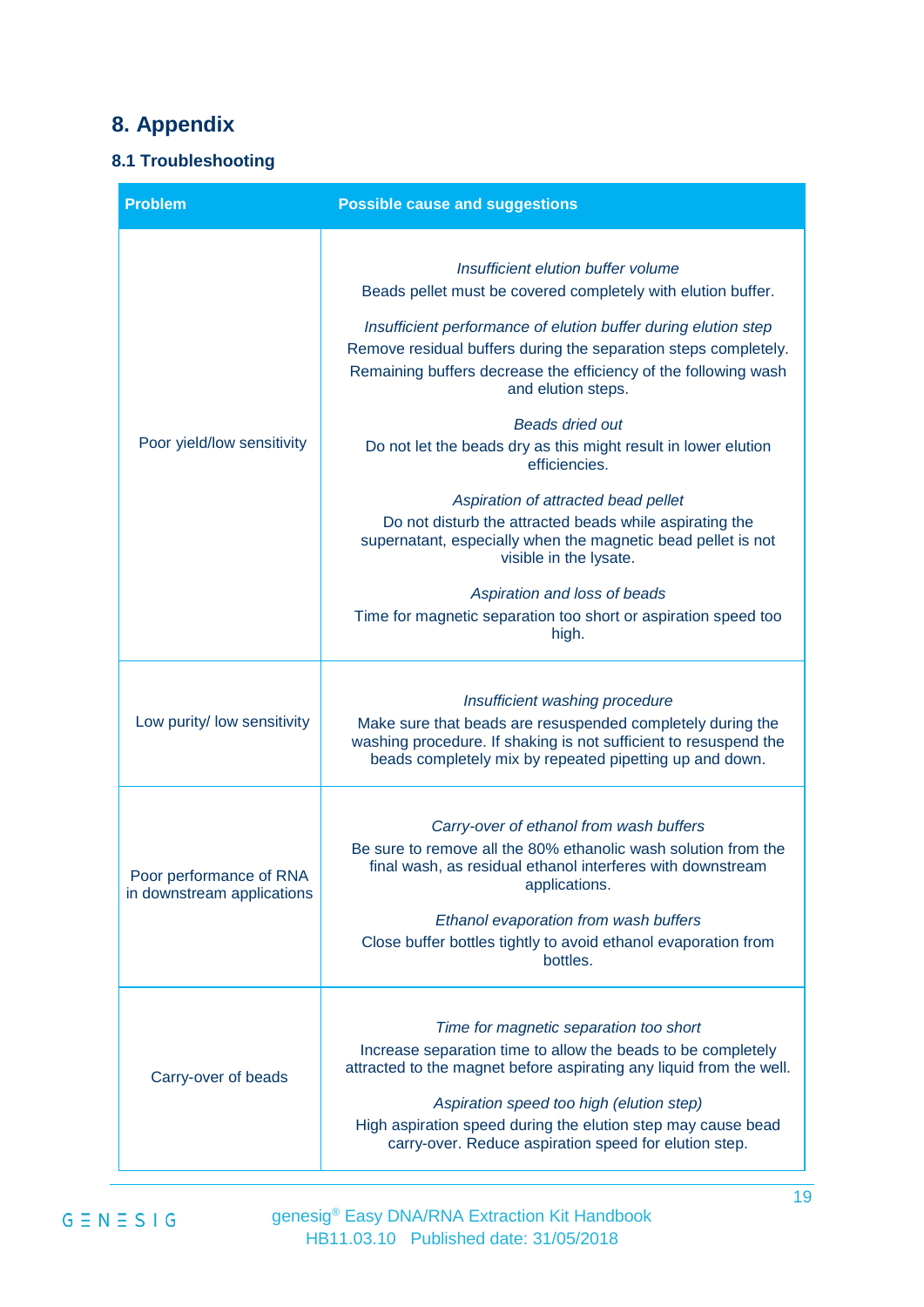#### **8.2 Ordering information**

Visit *[www.genesig.com](http://www.genesig.com/)* for more detailed product information.

#### **8.3 Product use restriction/warranty**

**Genesig Easy Extraction** and **genesig Easy Plant Extraction** kit components are intended, developed, designed, and sold FOR RESEARCH PURPOSES ONLY, except, however, any other function of the product being expressly described in original PRIMERDESIGN product leaflets.

Primerdesign products are intended for GENERAL LABORATORY USE ONLY. Primerdesign products are suited for QUALIFIED PERSONNEL ONLY. Primerdesign products shall in any event only be used wearing adequate PROTECTIVE CLOTHING. For detailed information please refer to the respective Material Safety Data Sheet of the product. Primerdesign products shall exclusively be used in an ADEQUATE TEST ENVIRONMENT. Primerdesign does not assume any responsibility for damages due to improper application of our products in other fields of application. Application on the human body is STRICTLY FORBIDDEN. The respective user is liable for any and all damages resulting from such application.

DNA/RNA purification products of Primerdesign are suitable for *IN VITRO*-USES ONLY.

No claim or representation is intended for its use to identify any specific organism or for clinical use (including, but not limited to diagnostic, prognostic, therapeutic, or blood banking). It is rather in the responsibility of the user or in case of resale of the products - in the responsibility of the reseller to inspect and assure the use of the DNA/RNA purification products of Primerdesign for a well-defined and specific application.

Primerdesign shall only be responsible for the product specifications and the performance range of Primerdesign products according to the specifications of in-house quality control, product documentation and marketing material.

Documentation stating specifications and other technical information can be found a[t www.genesig.com.](http://www.genesig.com/)

Primerdesign warrants to meet the stated specifications. Primerdesign´s sole obligation and the customer´s sole remedy is limited to replacement of products free of charge in the event products fail to perform as warranted. Supplementary reference is made to the general business terms and conditions of Primerdesign. Please contact us if you wish to get an extra copy.

There is no warranty for and Primerdesign is not liable for damages or defects arising in shipping and handling (transport insurance for customers excluded), or out of accident or improper or abnormal use of this product; defects in products or components not manufactured by Primerdesign, or damages resulting from such non- Primerdesign components or products.

Primerdesign makes no other warranty of any kind whatsoever, and SPECIFICALLY DISCLAIMS AND EXCLUDES ALL OTHER WARRANTIES OF ANY KIND OR NATURE WHATSOEVER, DIRECTLY OR INDIRECTLY, EXPRESS OR IMPLIED, INCLUDING, WITHOUT LIMITATION, AS TO THE SUITABILITY, REPRODUCTIVITY, DURABILITY, FITNESS FOR A PARTICULAR PURPOSE OR USE, MERCHANTABILITY, CONDITION, OR ANY OTHER MATTER WITH RESPECT TO PRIMERDESIGN PRODUCTS.

In no event shall Primerdesign be liable for claims for any other damages, whether direct, indirect, incidental, compensatory, foreseeable, consequential, or special (including but not limited to loss of use, revenue or profit), whether based upon warranty, contract, tort (including negligence) or strict liability arising in connection with the sale or the failure of Primerdesign products to perform in accordance with the stated specifications. This warranty is exclusive and Primerdesign makes no other warranty expressed or implied.

The warranty provided herein and the data, specifications and descriptions of this Primerdesign product appearing in Primerdesign published catalogues and product literature are Primerdesign´s sole representations concerning the product and warranty. No other statements or representations, written or oral, by Primerdesign´s employees, agent or representatives, except written statements signed by a duly authorised officer of Primerdesign are authorised; they should not be relied upon by the customer and are not a part of the contract of sale or of this warranty.

Product claims are subject to change. Therefore, please contact our Technical Service Team for the most up-todate information on Primerdesign products. You may also contact your local distributor for general scientific information. Applications mentioned in Primerdesign literature are provided for informational purposes only. Primerdesign does not warrant that all applications have been tested in Primerdesign laboratories using Primerdesign products. Primerdesign does not warrant the correctness of any of those applications.

Last updated: 14/10/2014

Please contact: Primerdesign Ltd [support@primerdesign.co.uk](mailto:support@primerdesign.co.uk)